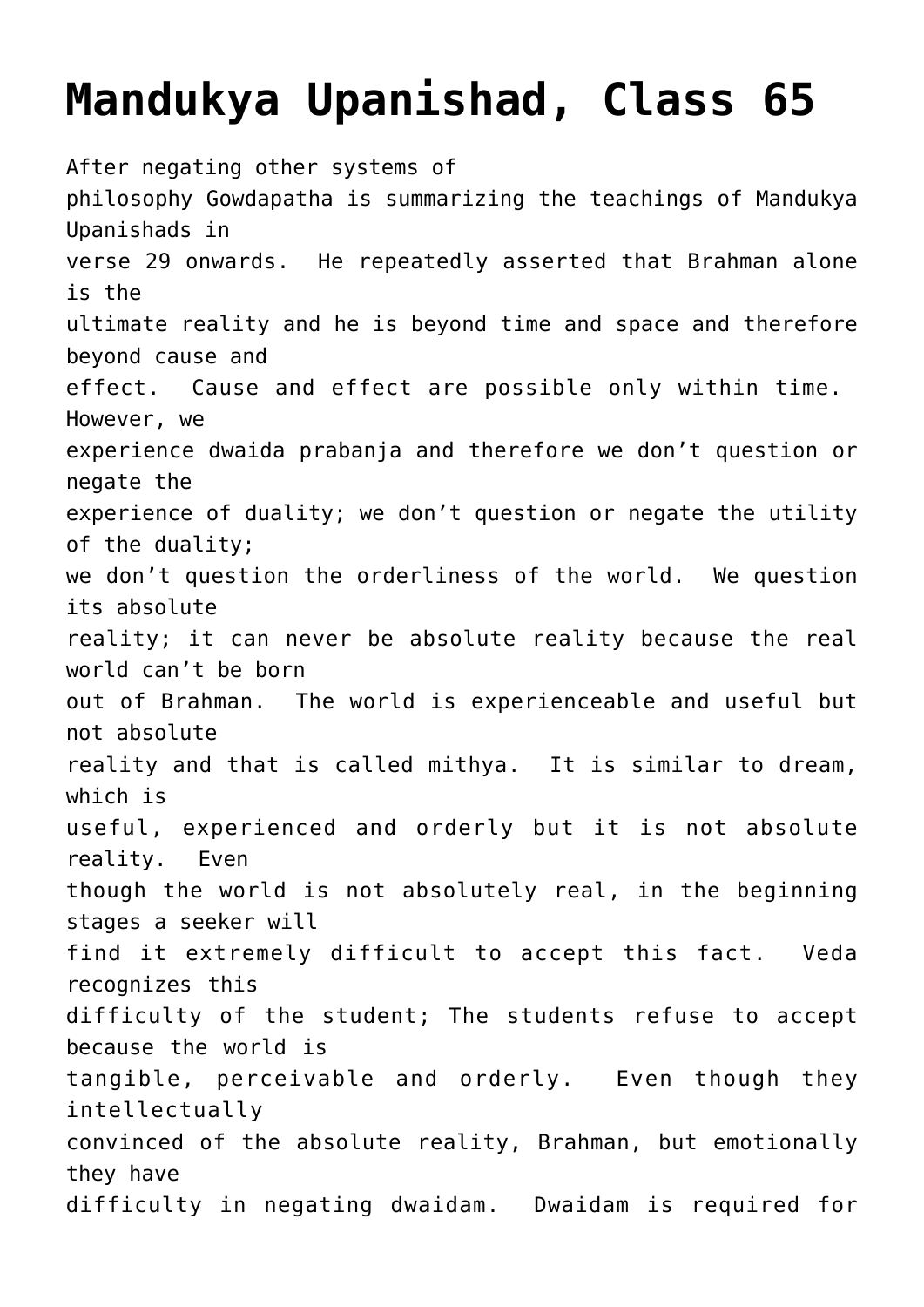relationships.

Vedanta temporarily compromises with adwaidam and claim there is dwaida prabanja. Upanishad declares the panja poodham came from Brahman; from that shuksham sareeram and sthula sareeram came. This elaborate creation is mentioned in Upanishads as a compromise. Several devadas are introduced for Bakthi etc. Gowdapadha says this is temorary and not permanent. This temporary acceptance is called adhya rohapa. The later negation is called apavadhaha. "Loneliness is samsara; Being alone is moksha" Verse 43 The beginners continue to be afraid of advaidam and they argue against advaidam and in favor of dwaidam,. The reasoning is because dwaidam is experienced, tangible, orderly, is useful; it provides for scope for relationship which gives security. Vedanta compromises; any compromise will have dosham and teaching this dwaidam will have some dosha for the students; the students will get attached to those deities. The students were attached to the world, but now they are attached to a few deities and their forms. This disadvantage is there when dwaidam is first introduced. This very same dwaidam will gradually take him out of it to advaidam. Therefore, dwaidam is a necessary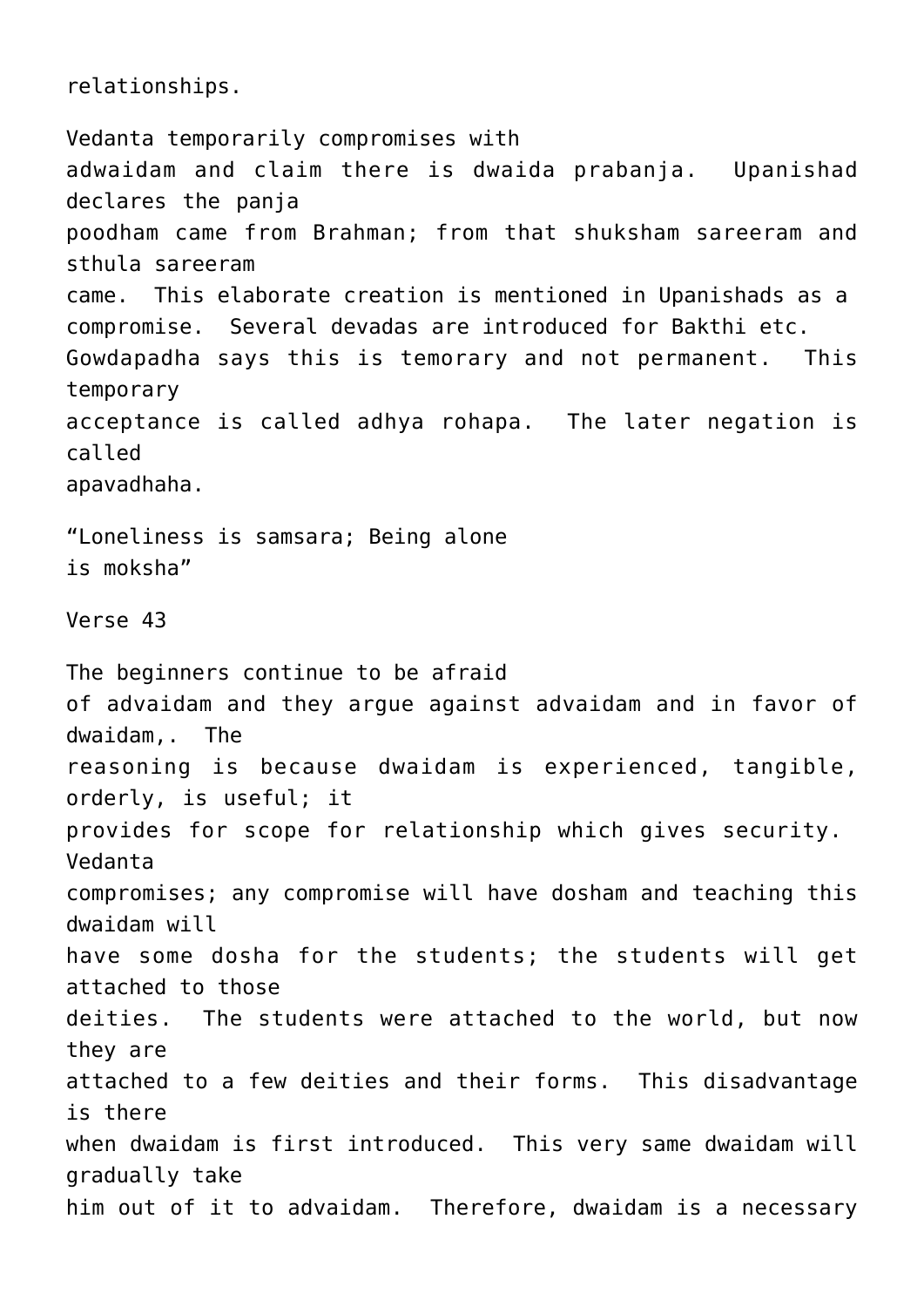compromise in the initial stages for the sake of immature students. This is similar to doctors prescribing medicine even though there are side effects. Verse 44 Even though the world appears to be real because of its experience, orderliness, tangibility, utility etc. it is not absolutely real. Gowdapadha gives another example of a magic show conducted by a magician. A magical elephant appears as a real elephant even though there is no elephant at all. Ignorant people argue that the dwaida pranbanja exists similar to this elephant. Verse 45 The appearance of origination of the world; the appearance of the substantiality of the world; the materiality of the world; the motions of the world, in the form of arrival and departure; these are all are nonfactual; the fact is only Brahman. Birthless Brahman alone appears as born universe; similarly, motionless brahman appears as the moving world; the non-material conscious alone appears as material universe. The wall is made up of atoms, which are 90% space; but the wall appears solid, even though it is 90% space; similarly, brahman appears as material objects in the universe.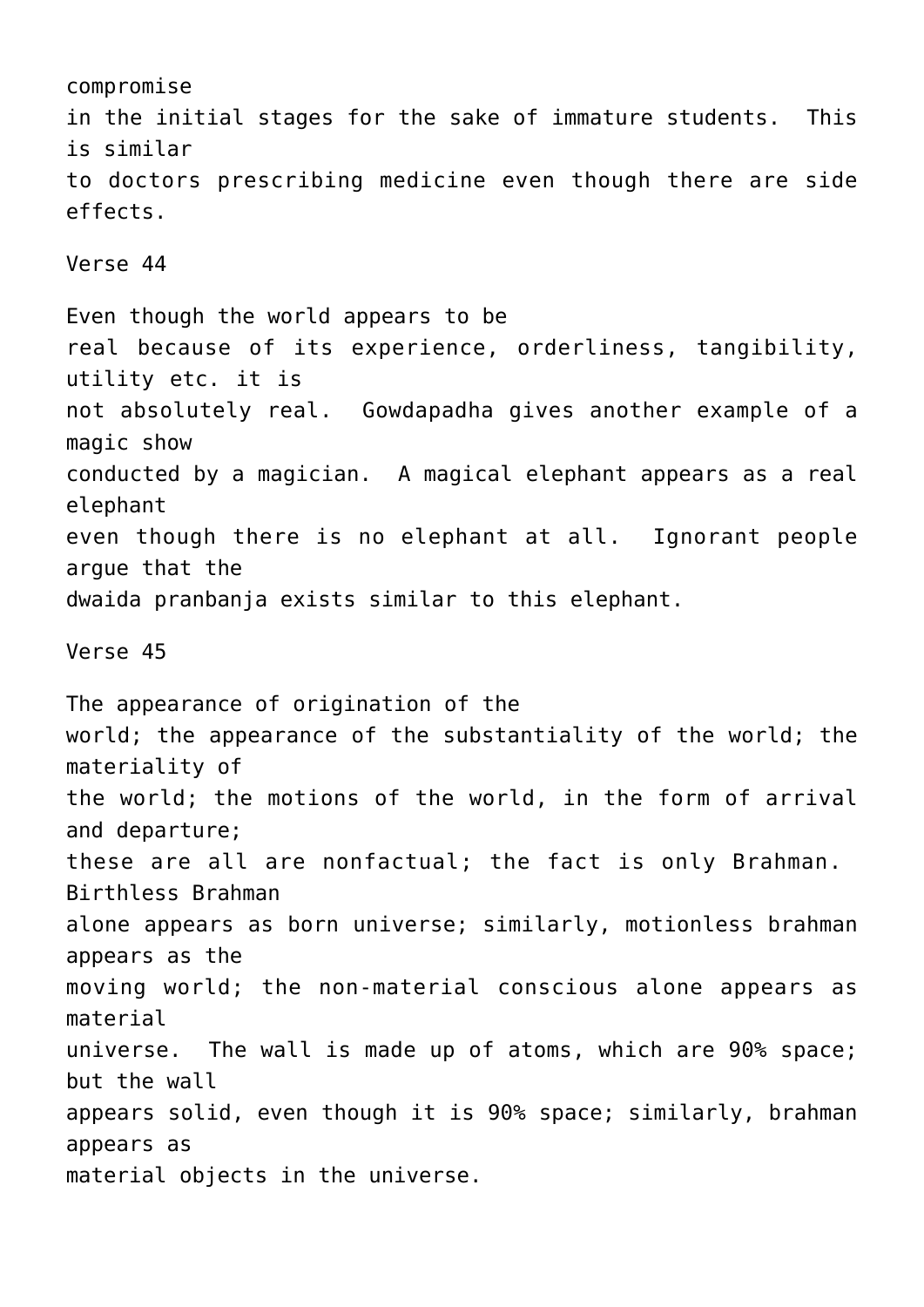Verse 46 Gowdapadha concludes this series of discussion that started from verse 29. Chaithanyam is never a cause or an effect; since consciousness birthless, all jivas are birthless. If jivas are not born at all, there is no question of rebirth at all; there is no need to work to avoid puner jenma. We don't solve the problem of punar jenma, but we dissolve the problem; there is no problem requiring a solution; there is no punar jenmam to avoid. This is the teaching of the Upanishad. Every seeker has to come to this knowledge that I the advaidam Brahman; jiva, jagat eeswara division is mithya; swami, dasa, peda is mithya; Soham: I am god (Advaidam) Dasoham: I am dasa of god (Dwaidam) Sadasoham: I am always god (Advaidam) Dasadasham: I am always dasa of god (Dwaidam) This argument goes on forever. Advaidam sees dwaidam as a means but not an end in itself. Only by advaida gyanam a person can save from himself from falling into samsara; punar jenma; Verse 47

Up to 46 verse, Godapadha presented the summary of vedanta with the help of dream example and magic example. From 47th verse, he is taking another example to convey vedantic